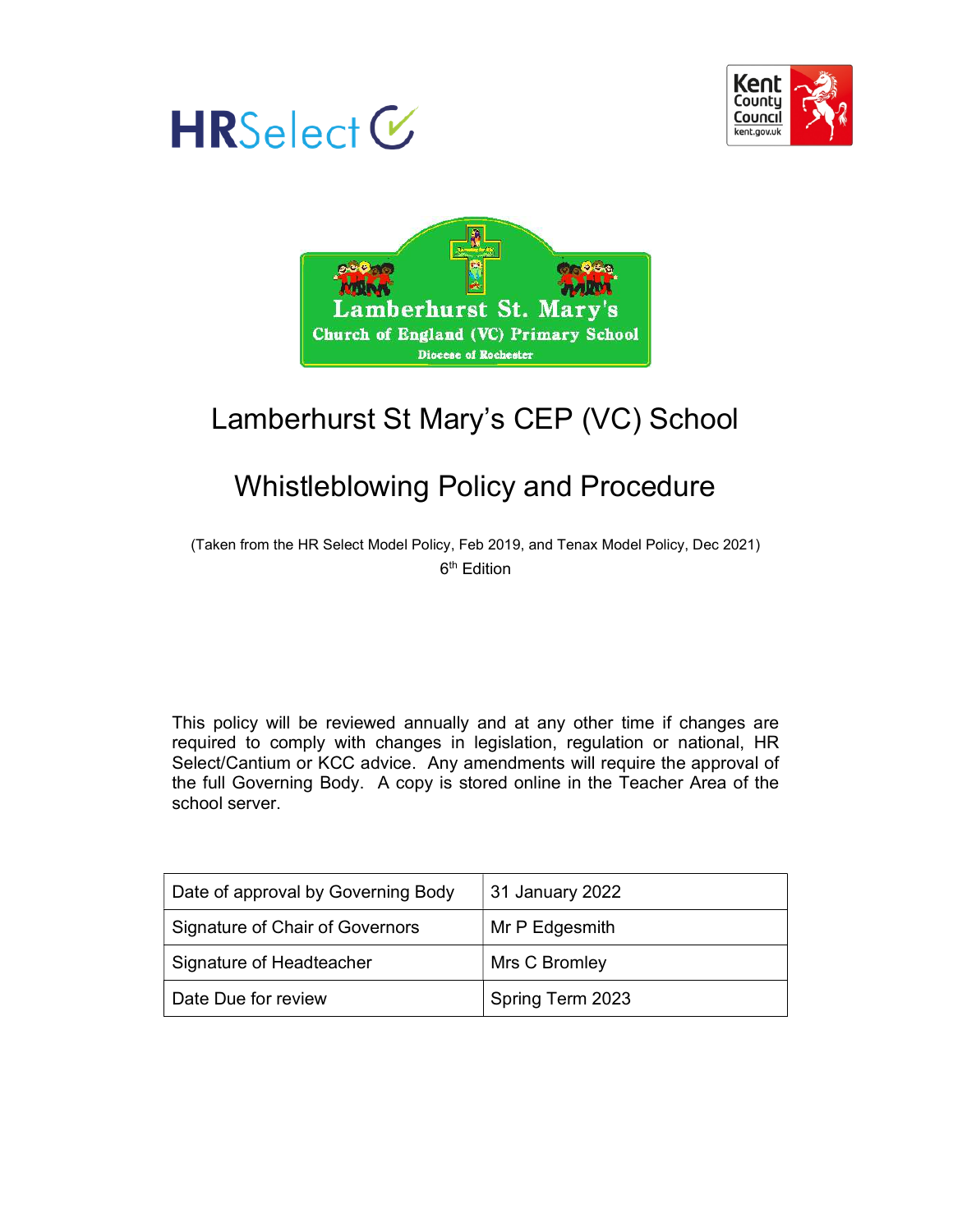# **Content**

#### <u>Page and the contract of the contract of the contract of the contract of the contract of the contract of the con</u>

# Part A – Policy

| 1  | <b>Policy Statement</b>                          |    |  |
|----|--------------------------------------------------|----|--|
| 2  | Scope                                            | 3  |  |
| 3  | <b>Adoption Arrangements and Date</b>            | 4  |  |
| 4  | Responsibilities of the School                   | 4  |  |
| 5  | Responsibilities of the employee                 | 5  |  |
| 6  | <b>Trade Union Representation</b>                | 5  |  |
| 7  | Responsible Officer and Monitoring of Complaints | 5  |  |
|    | <b>Part B – Procedure</b>                        |    |  |
| 8  | Raising a Concern                                | 6  |  |
| 9  | How the School will Respond                      | 6  |  |
| 10 | Notification of the Outcome of the Concern       | 7  |  |
| 11 | How the matter may be taken further              | 8  |  |
| 12 | Protection and Support for employees             | 8  |  |
| 13 | <b>Other Concurrent Processes</b>                | 9  |  |
| 14 | Record Keeping                                   | 10 |  |

# Appendix A

This model policy and procedure has been developed by Cantium/HR Select for use in Kent Schools.

This document has been developed to comply with legal requirements and in accordance with Department for Business, Innovation and Skills Whistleblowing Code of Practice.

The Local Authority expects that all KCC Community and Voluntary Controlled Schools will use this document as the basis for their Whistleblowing Policy and Procedure. This document is also strongly recommended for consideration for adoption by Foundation and Aided Schools.

Consultation on this policy has taken place with KCC's recognised professional associations. However Schools are strongly advised to ensure that there is meaningful consultation with all staff and their trade union / professional representatives at School level.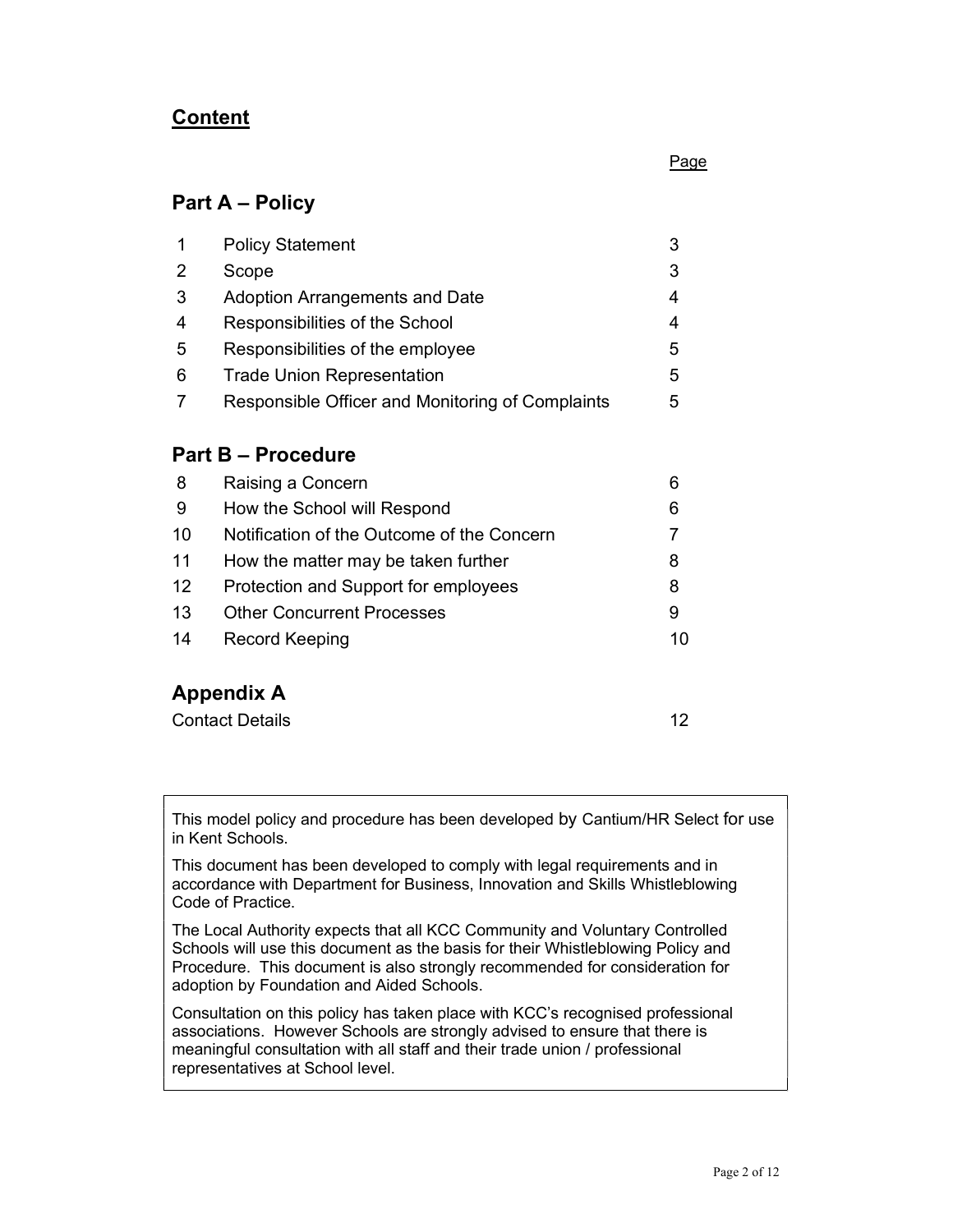# Part A – Policy

# 1. Policy Statement

Lamberhurst St Mary's School (the School) is committed to achieving the highest possible standards of probity and integrity regarding its practices.

The School recognises that it is important for all employees to have means by which they can raise serious concerns about any aspect of the operation of the School. The School further acknowledges its obligations under the Public Disclosure Act (1998) to ensure mechanisms are in place through which concerns relating to matters of public interest can be raised.

The School encourages employees to raise any concerns internally at the earliest opportunity rather than disregarding issues or raising the matter externally.

The School will address concerns seriously and undertake as much investigation as is necessary given the circumstances – this may include referral to external agencies.

The School will endeavour to advise an employee of any actions / outcome arising from a concern where appropriate.

The School will provide reasonable support to an employee who raises a concern.

The School will ensure that where a concern is raised, an employee will be protected from detriment, harassment and victimisation. It is recognised that in certain cases it may be appropriate to consider concerns raised on a confidential or anonymous basis.

This policy and procedure explains:

- The mechanism for raising concerns
- The range of responses the School may take upon receipt of concerns
- The support and protection available to employees

#### 2. Scope

This Policy and Procedure applies to all employees of Lamberhurst St Mary's School. (This policy also applies to agency workers, volunteers, contractors and others working on School premises).

Protect (formerly Public Concern at Work) defines whistleblowing as:

'The raising of a concern either within the work place or externally, about a danger, risk, malpractice or wrong doing which affects others.'

The Whistleblowing Procedure provides a means for employees to raise concerns about conduct or situations which they believe are inappropriate. Concerns may include, but are not limited to:

- Conduct which is, has been or is likely to be an offence or breach of law
- Conduct that has occurred, is occurring or is likely to occur as a result of which the School fails to comply with a legal obligation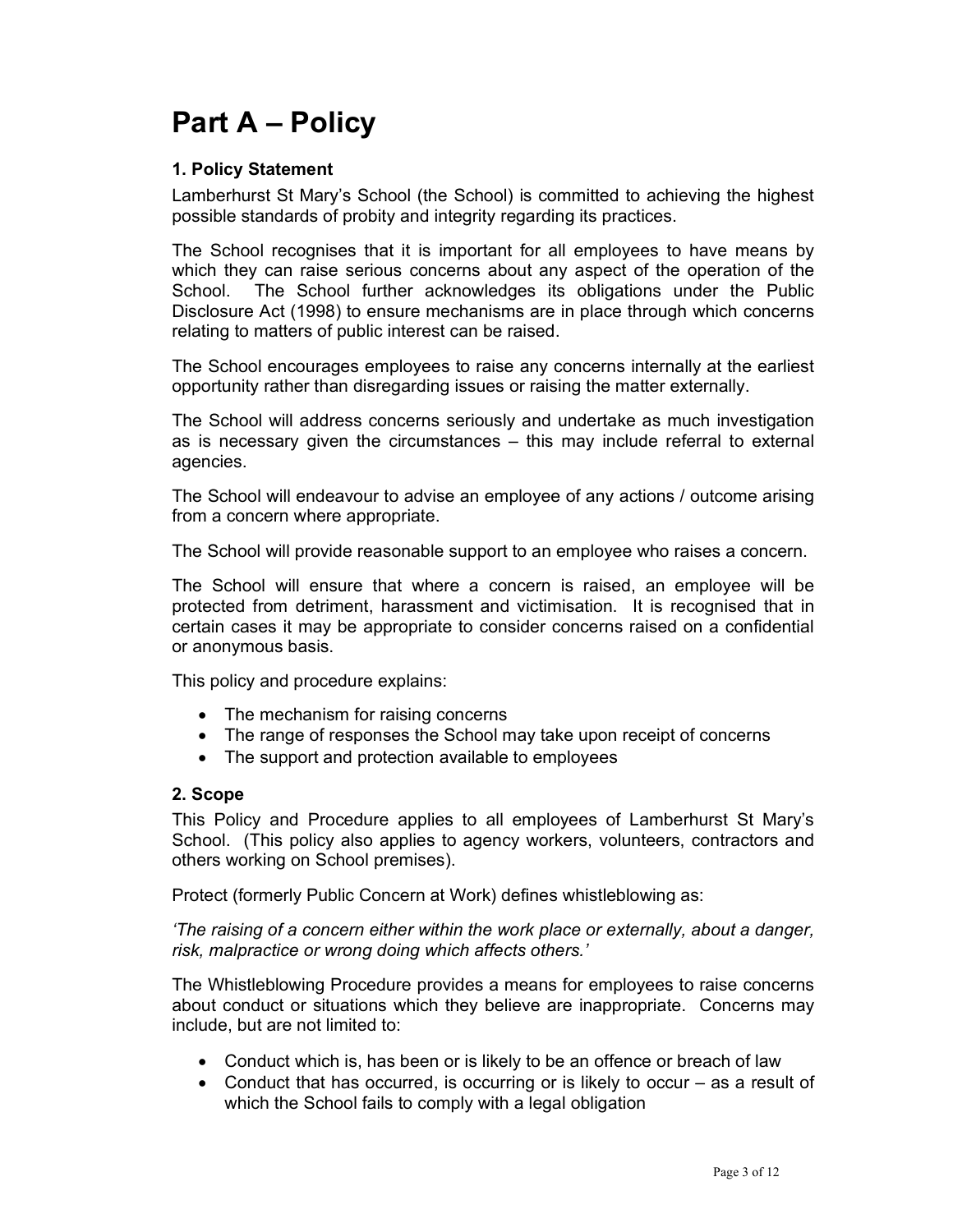- Acts or potential acts of fraud / corruption / bribery or the misuse of public funds / resources
- Miscarriages of justice
- Past, current or likely health and safety risks
- Concerns about any aspect of service provision
- Concerns of a safeguarding / child protection nature
- Failure to have due regard towards the need to prevent people from being drawn into terrorism (the 'Prevent Duty')
- Unethical or unprofessional conduct that causes concern
- The deliberate concealment of information relating to concerns listed above

Concerns relating to an individual's own employment should be raised through the School's grievance and harassment procedures.

Employees may raise concerns about the practice of anyone who works for or on behalf the School including:

- All employees
- Governors
- Volunteers
- Contractors
- **•** Trainees

Concerns that employees have may be raised individually or collectively. If collective concerns are raised staff should be prepared to give their own account during any investigation, should this be required.

There is no time limit for raising a concern – however employees are encouraged to do so at the earliest opportunity since it may be difficult to address a matter if a significant time has elapsed.

## 3. Adoption Arrangements and Date

This procedure was adopted by the Governing Body of Lamberhurst St Mary's on 31 January 2022 and supersedes any previous Whistleblowing Policy and Procedure.

This policy will be reviewed by the Full Governing Body every three years or earlier if there is a need. This will involve consultation with the recognised unions.

## 4. Responsibilities of the School

- To foster a culture where employees can feel confident in raising concerns
- To ensure concerns are fully considered, investigated as necessary and action taken as appropriate
- To ensure that employees raising concerns receive feedback on any action taken where appropriate
- To make employees aware how they can take matters further if they are not satisfied
- To reassure employees that they will be protected against detriment and reprisal should they raise a concern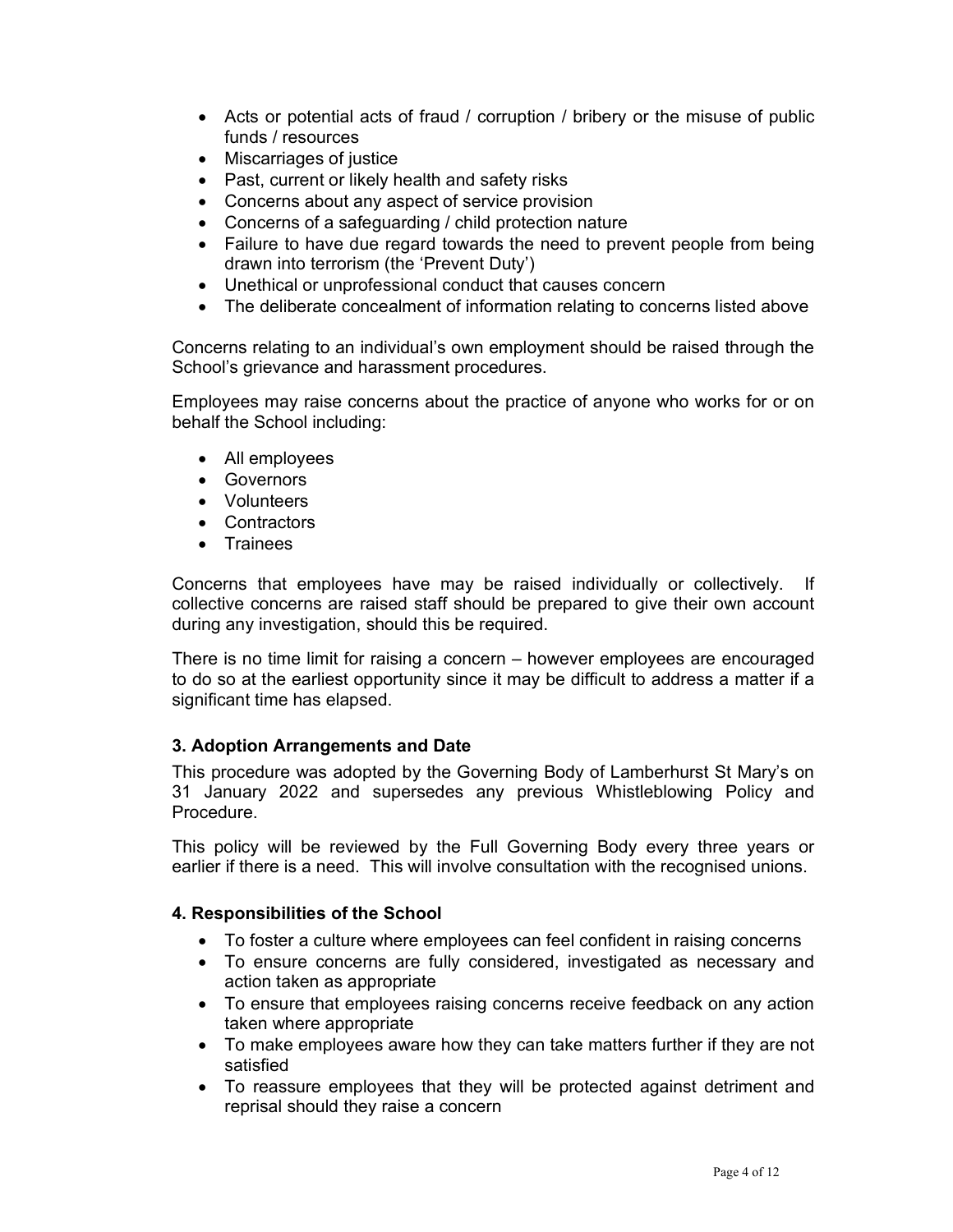## 5. Responsibilities of the employee

- To raise concerns only where there is a reasonable suspicion for doing so
- Not to knowingly raise a false allegation with malicious or vexatious intent
- To engage with internal / external actions to address any concerns by attending meetings and / or participating in any investigation

#### 6. Trade Union Representation

Employees may wish to consult and seek guidance from their Trade Union representative before making a disclosure under this procedure.

Employees may be accompanied to any meeting by a trade union representative or workplace colleague who is not involved in the area of work to which the concern relates.

## 7. Responsible Officer and Monitoring of Complaints

The Governing Body has overall responsibility for the maintenance and operation of this policy and procedure.

The Headteacher will ensure the effective implementation of the whistleblowing arrangements, providing training as appropriate, and undertake an annual audit of the whistleblowing arrangements, reporting the outcome to the Full Governing Body.

The Headteacher will consider:

- The number and types of concerns raised and the outcomes of the investigations.
- Feedback from individuals who have used the arrangements
- Any concerns of victimisation
- Any concerns of failures to maintain confidentiality
- Any relevant litigation
- The level of staff awareness, trust and confidence in the arrangements

Any reporting will not identify the parties to the complaint.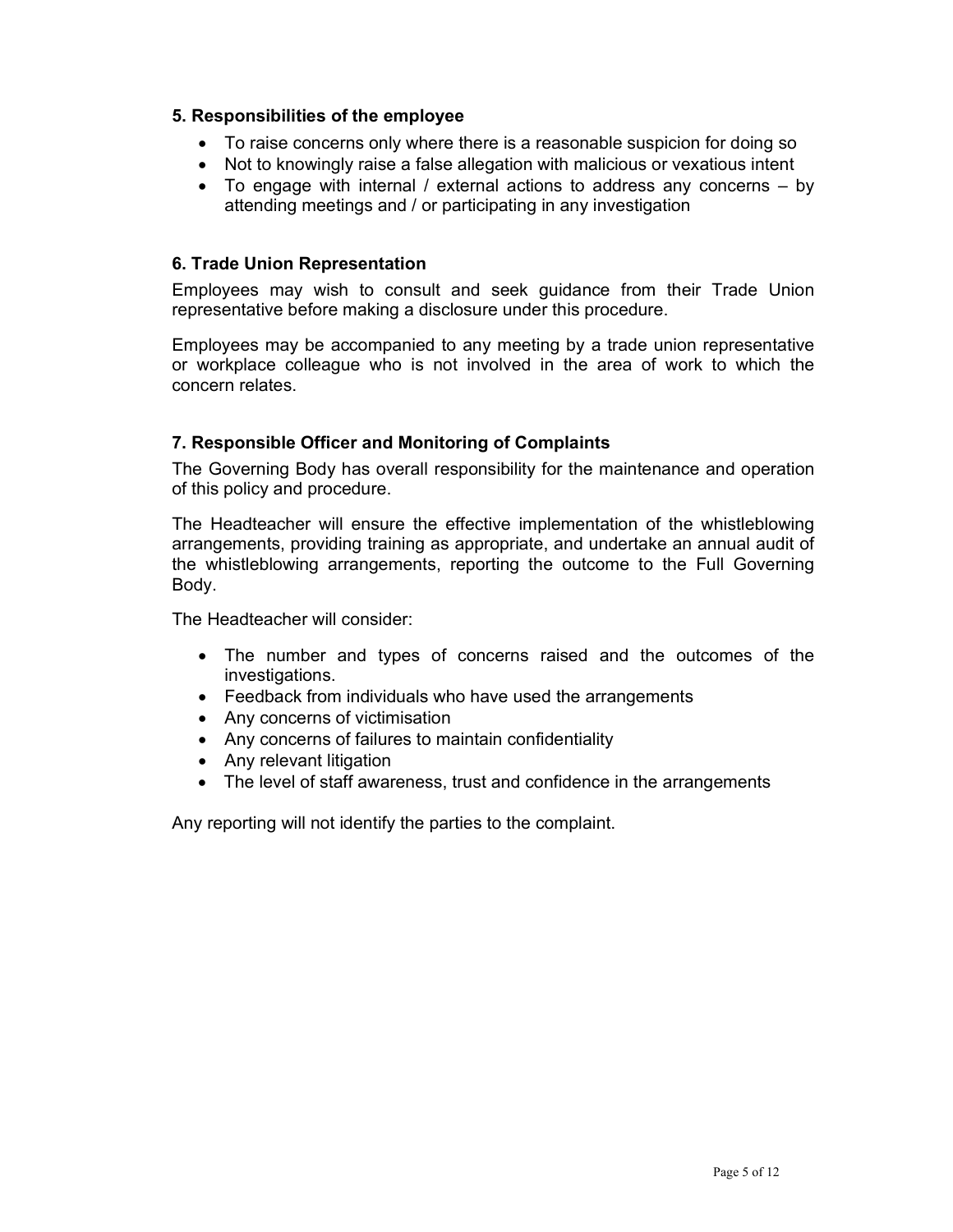# Part B – Procedure

# 8. Raising a Concern

Wherever possible employees should initially raise concerns openly with their line manager or the Headteacher.

In instances of serious concern or where the complaint involves the line manager or Headteacher, complaints may be raised with the Chair of Governors.

Should the Headteacher have concerns – these should be raised with the Chair of Governors in the first instance.

Please refer to Appendix 1 for the appropriate internal contacts.

Concerns may be raised verbally or in writing. A concern raised in writing should:

- $\bullet$  Set out the background and history of the concern giving names, dates and places where possible
- Give the reason why the employee is particularly concerned about the situation
- For clarity it would be helpful for the employee to state that they wish their concerns to be addressed under the whistleblowing procedure

An employee is not expected to prove the validity of their concern, however they will need to demonstrate that there are sufficient and reasonable grounds for their complaint. Further investigation may be hampered if there is only limited evidence to support the concern raised.

An employee may invite a Trade Union representative to support them in raising a concern or raise the matter on their behalf or at a subsequent meeting to explore the complaint.

## 9. How the School will respond

Preliminary enquiries may be made to decide on the appropriate course of action. This may necessitate further discussion with the employee who has raised the concern.

On occasion it may not be appropriate for the person who receives the complaint to progress the concern and the matter may be referred to another individual within the School or an external organisation.

It may be possible to resolve some concerns informally by agreed action without the need for further formal investigation.

Where it is not possible to resolve the matter informally, the action taken by the School will depend on the nature of the concern and may include:

- Undertaking an internal management or disciplinary investigation
- Referral to KCC's Head of Internal Audit (please note this is a requirement in all cases of suspected financial irregularity in maintained schools)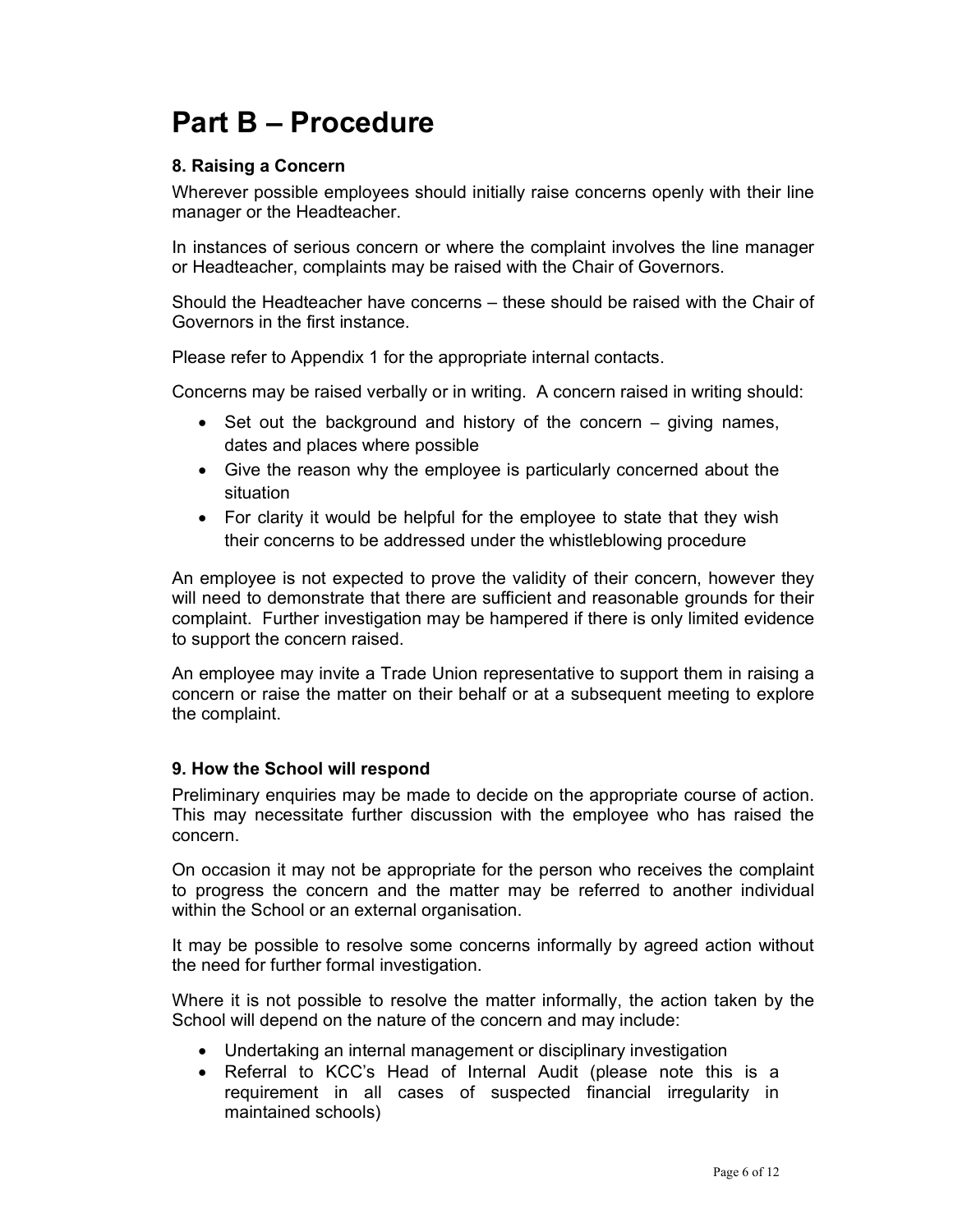- Referral to an external auditor
- Referral to another regulatory authority
- Referral to the Police
- Referral to the Local Authority

Within 10 working days of receipt of any concern, the person progressing the matter will write to the employee to:

- Acknowledge that the concern has been received
- Indicate how and through whom the School proposes to address the matter including whether further investigation or referral to another organisation will be made
- Give an estimate of how long the investigation will take
- Indicate whether further information will be sought from the employee and the arrangements for obtaining this where known

The form of further contact between the employee and the person progressing the concern will depend on the nature of the matter raised and the follow up action required.

In instances where an investigation is prolonged or referral to an external agency takes place – arrangements will be made to provide the employee with situational updates as far as is practicable.

On occasion the person considering the complaint may determine that it is not appropriate for further action to be taken. This may include where:

- There is no evidence that malpractice has occurred
- The matter is / has been the subject of internal proceedings under another school policy
- The matter is / has been the subject of external legal proceedings / been referred to another external agency
- A false and malicious or vexatious complaint has been made

## 10. Notification of the Outcome of the Concern

The School recognises that an employee raising a concern would wish to be assured that the matter has been fully addressed. Feedback will be provided on the outcome of the concern, wherever possible.

In some circumstances however it may not be appropriate or permissible to share this information (for example where legal / disciplinary or regulatory authority action is pending or if sharing information may infringe the duty of confidence owed to a third party). Where it is not appropriate to provide detailed feedback the employee will be advised that the matter has been addressed or concluded as far as is practicable.

Where a matter is not to be considered further the employee who raised the concern will be advised of this in writing.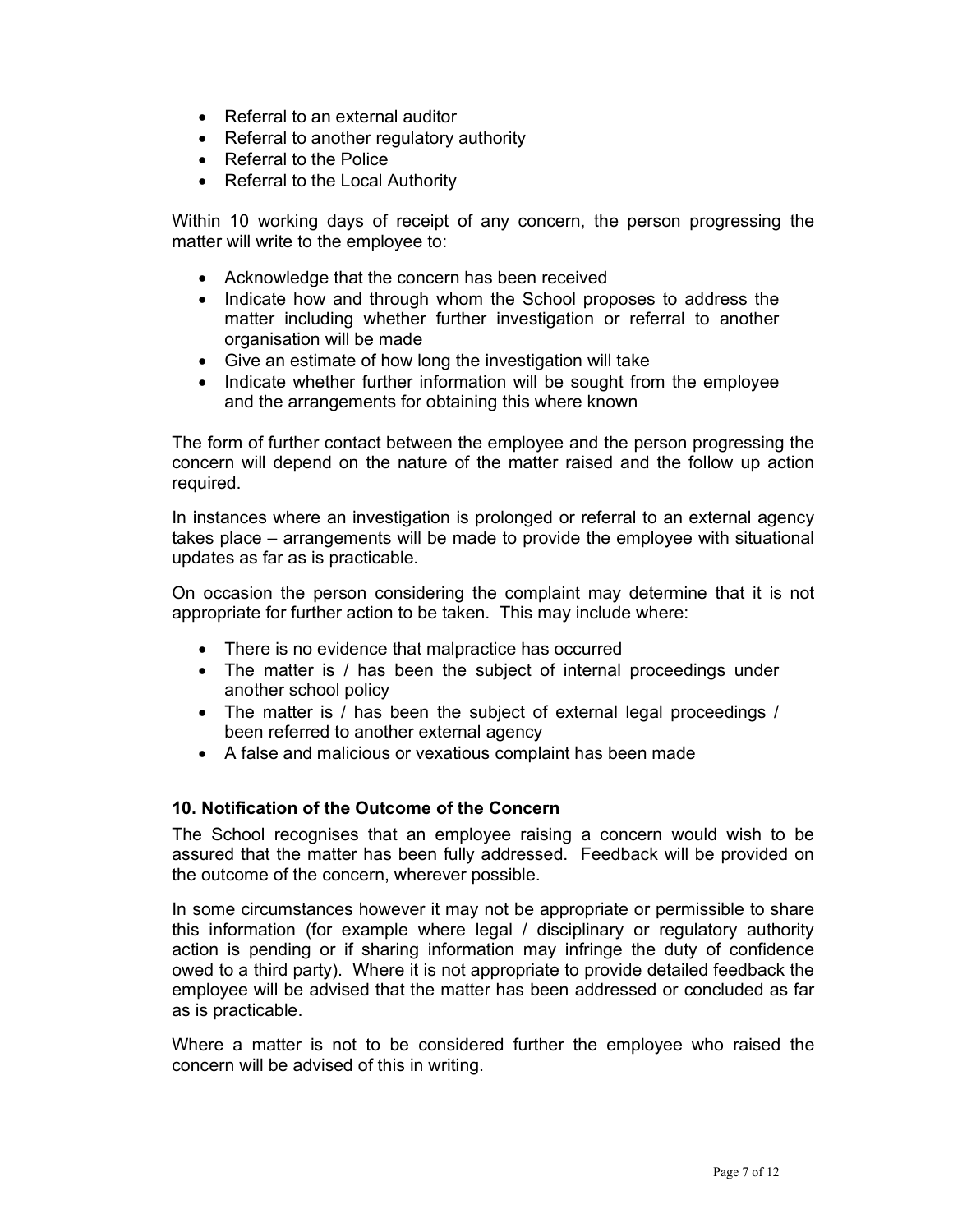## 11. How the matter may be taken further

This procedure is intended to provide employees with a mechanism to raise concerns internally within the School.

Should this process be exhausted and the employee feels that matters have not been fully / appropriately addressed or that concerns are ongoing they may wish to raise the matter outside of the School.

Appropriate contacts are listed at Appendix 1.

An employee who intends to raise a concern externally is encouraged to consider carefully whether this is the most appropriate form of action to resolve the issue and whether all reasonable internal steps have been taken.

If a matter is raised outside of the School, an employee should take all reasonable steps to ensure that confidential or privileged information is not disclosed.

#### 12. Protection and Support for employees

The School will take reasonable measures to support and protect employees who raise concerns.

#### 12.1. Protection from Detriment

Employees raising a concern with reasonable suspicion for doing so will not be subject to discrimination, harassment or victimisation. Should an employee believe they have been subject to detriment or retribution they should report this to the Chair of Governors who may address the matter in accordance with the School's disciplinary procedure.

No action will be taken against an employee where concerns raised are subsequently unproven.

However disciplinary action may be taken against individuals who knowingly make false, malicious and / or vexatious allegations.

Should an employee commit a criminal offence in raising a concern (e.g. accepting a bribe or an act of corruption) – protection from detriment may be lost and the employee may be subject to the School's disciplinary procedures.

#### 12.2. Confidentiality

The best way to raise a concern is to do so openly. Openness makes it easier for the School to assess and investigate the issue. However, it is recognised that there may be some circumstances where an employee would prefer to raise a concern in confidence. Employees should make the School aware of this when raising their concern.

Where appropriate every effort and consideration will be given to arrangements to maintain the employee's confidentiality – including off site meetings where appropriate.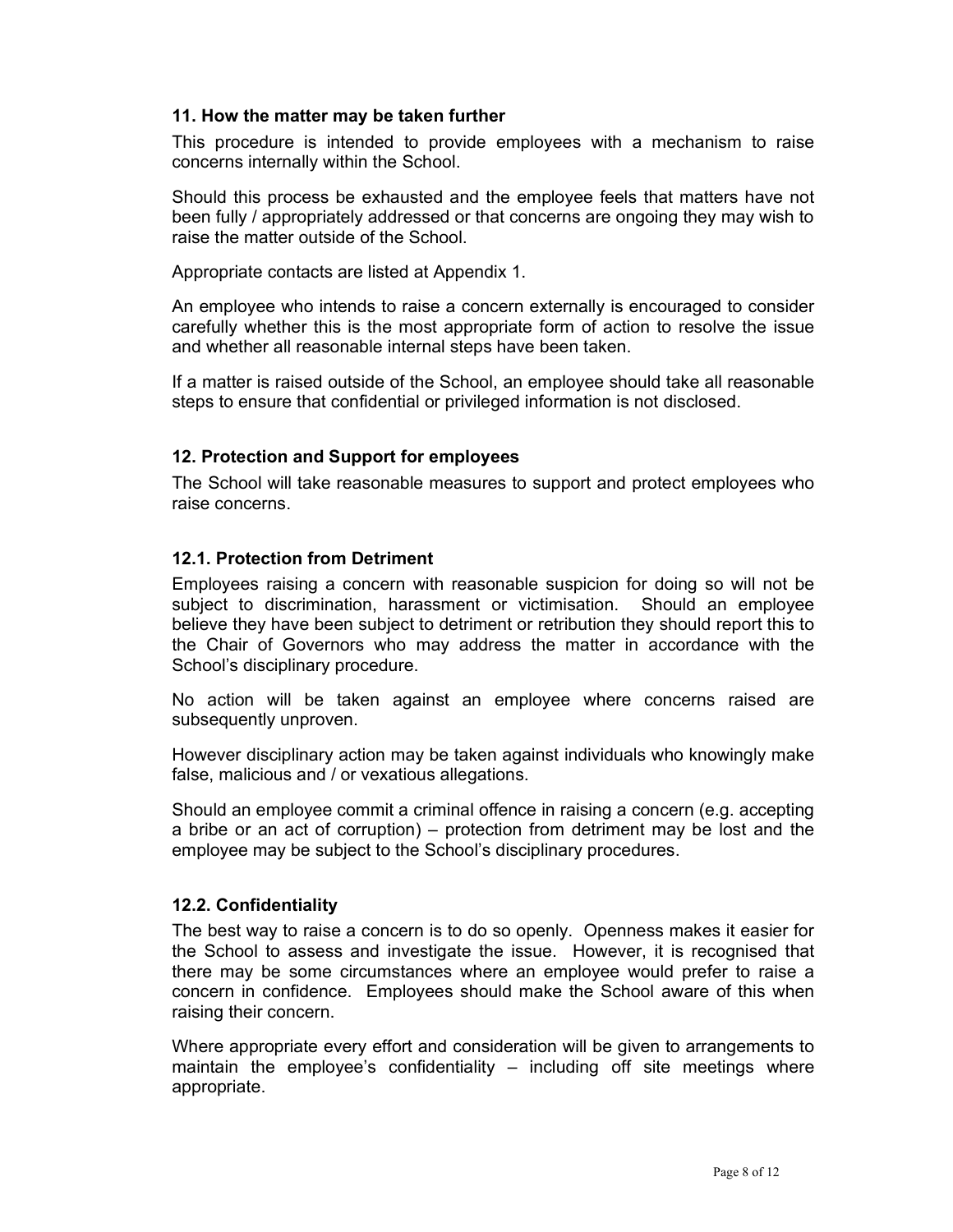Every effort will be made not to reveal the employee's identity, without their prior consent, if this is their wish.

However, in certain cases, it may not be possible to maintain confidentiality if the concern is subject to an external / police investigation where disclosure is required. An employee will be advised should there be a possibility that their confidentiality cannot be maintained.

## 12.3. Anonymous Concerns

Employees are encouraged to put their name to any allegation where possible.

Anonymous allegations will be considered and investigated at the School's discretion.

In exercising the discretion, the following factors may be considered:

- The seriousness of the issues raised
- The credibility of the concern; and
- The likelihood of confirming the allegation from attributable sources

It should be noted that it may be more difficult to address the concern, support an employee or advise them of the outcome where a concern is reported anonymously.

### 12.4. Support

Employees who raise a concern may wish to make use of the confidential counselling service provided by the School, if appropriate.

Employees may also wish to consult their professional association or Trade Union if they are a member.

Other sources of support are provided in Appendix A.

Should an employee be required to give evidence in criminal or disciplinary proceedings – consideration will be given to appropriate support.

#### 13. Other Concurrent Processes

Where a complaint is raised under the whistleblowing procedure this will not in itself be sufficient to halt any other ongoing processes relating to absence, conduct, performance or redundancy.

However, each case will be considered on its merits to ensure that the School is acting reasonably.

#### 14. Record Keeping

Notes may be taken of all meetings with the employee held under this procedure. Where notes are taken a copy will be made available to the employee.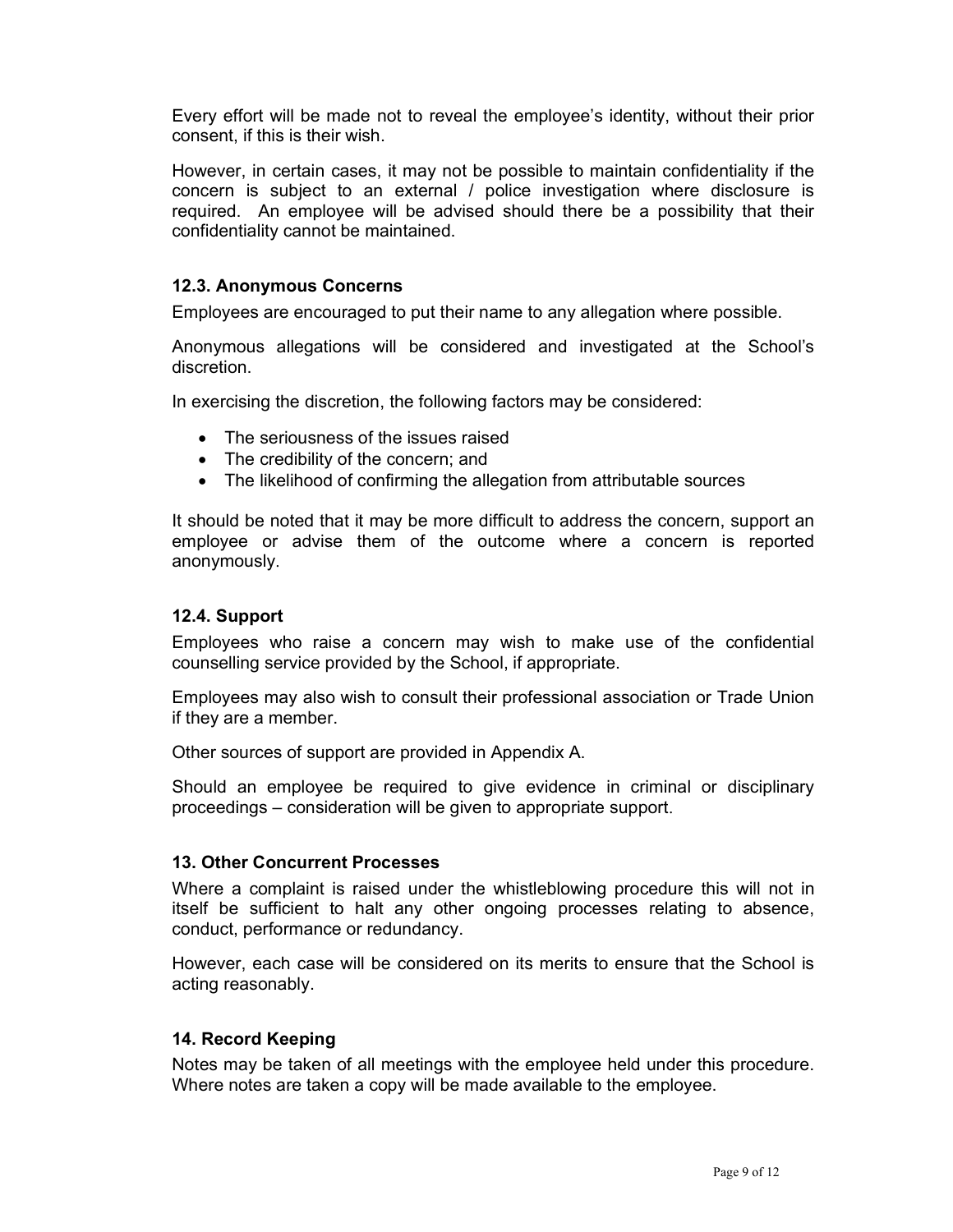All records relating to the management of Whistleblowing disclosures will be gathered, processed, held and shared in accordance with the requirements of the General Data Protection Regulation and Data Protection Act (2018). In certain limited circumstances information may be shared by the school for the purpose of managing the disclosure.

Please refer to the School's Data Protection Policy and Privacy Notice for further details.

A central record of whistleblowing will be maintained by the Governing Body. This record will include a summary of the concern raised, action taken and the resulting outcome. Senior staff or Governors who receive whistleblowing concerns must ensure the concern is recorded.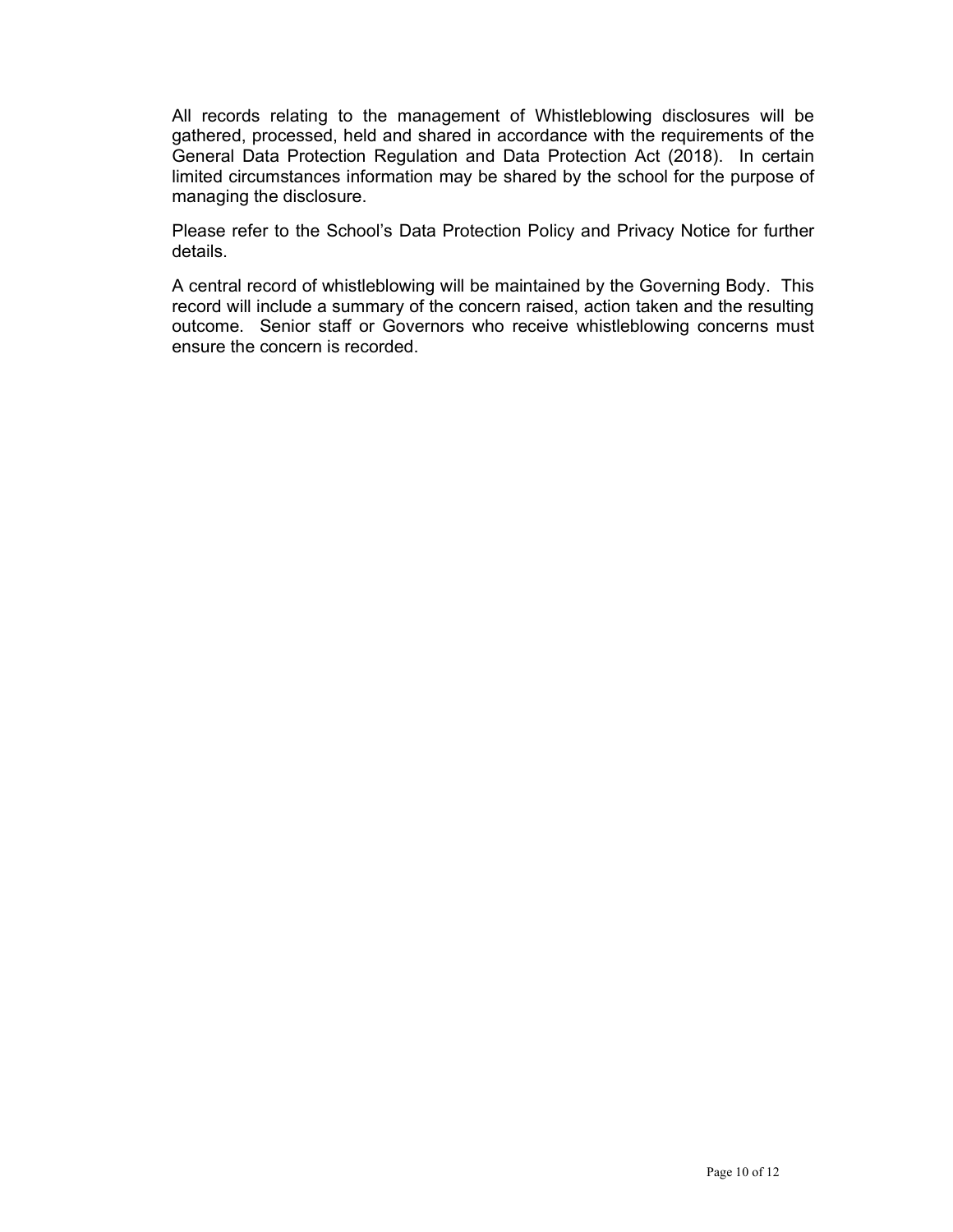# Appendix A: Contact Details

It is the usual expectation that an employee will have endeavoured to raise the concern internally within the school before referring the matter to an external organisation.

### Internal

| Contact                                          | Telephone<br><b>Number</b> | Email                               |
|--------------------------------------------------|----------------------------|-------------------------------------|
| Mrs Caroline Bromley,<br>Headteacher             | 01892 890281               | headteacher@lamberhurst.kent.sch.uk |
| Mr Peter Edgesmith,<br><b>Chair of Governors</b> | 01892890281                | GovPE@lamberhurst.kent.sch.uk       |
|                                                  |                            |                                     |

Or in writing to the above named at the following address:

Lamberhurst St Mary's CEP School Pearse Place Lamberhurst Kent TN3 8EJ

#### External

Matt Dunkley Corporate Director – Education and Young Peoples Services Kent County Council Sessions House County Road Maidstone ME14 1XQ

Via KCC's Whistleblowing Helpline on 03000 414 500 or by emailing:

internalaudit@kent.gov.uk